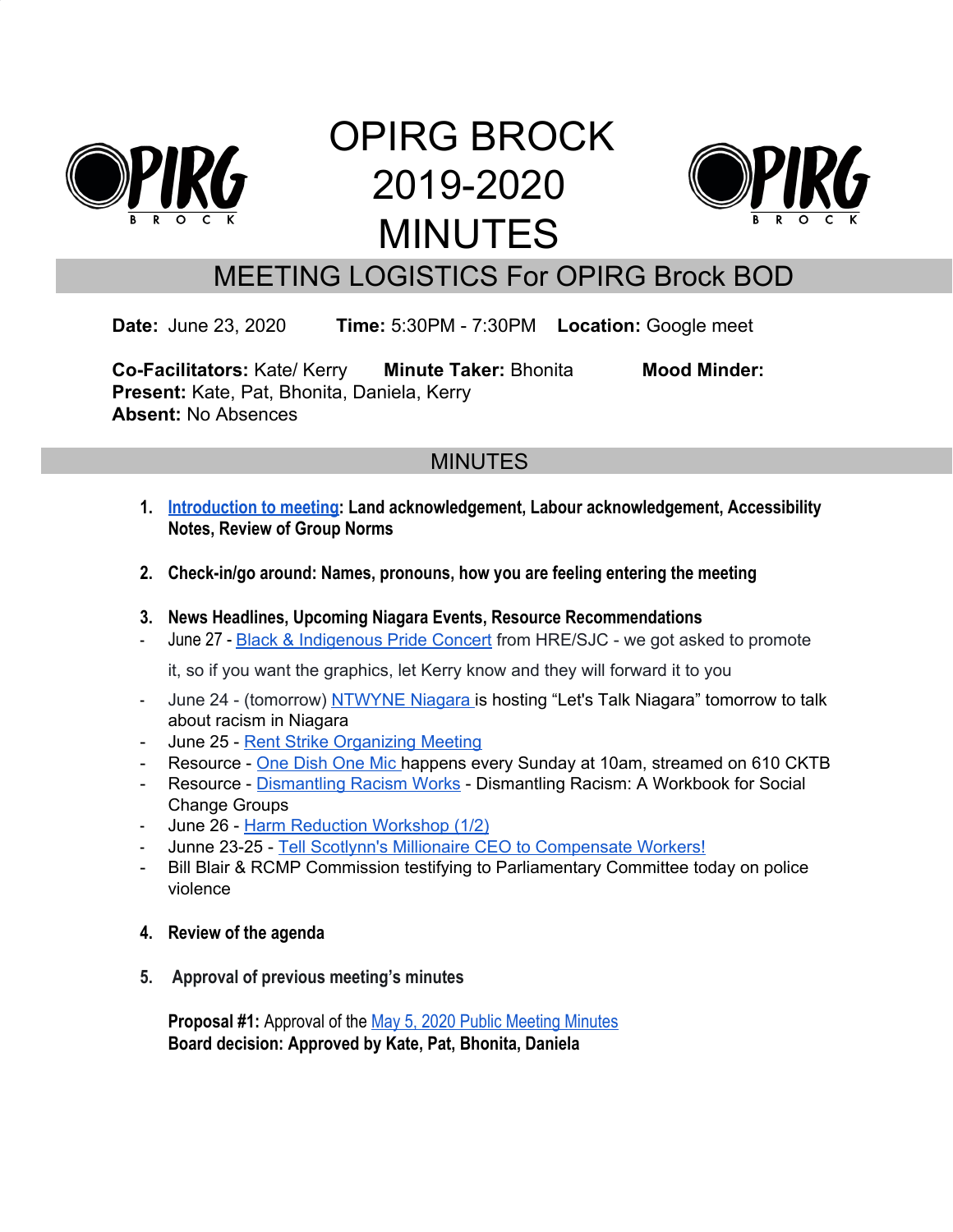#### **6. Email decisions summary**

- **- Proposal #2:** Approval of email decision of purchasing 5 cases of water for the Solidarity Saturday rally that took place on June 20 in Niagara Falls for a total of \$11.35. Decided via email on Friday June 19, 2020.
- **- Board Decision: Approved by Kate, Pat, Bhonita , Daniela**
- **- Task:** Kerry send Kate expense report
- **- Task:** Kate send expense report and receipt to Vanessa

#### **7. Membership Opt-Ins**

- **-** None individual opt-ins
- **Proposal # 3:** With the approval of the CUPE 4207 Bylaws, and as we are currently updating our Membership Policies, the OPIRG Brock Board of Directors approves all CUPE 4207 members (as defined by their union membership definitions) as members of OPIRG Brock
- **- Discussion**
	- **Task:** Include Safer Space Policy in email to CUPE about membership
	- **Task:** Kerry ask how many member
	- **Task:** Follow up with OPIRG Provincial if changes
- **- Board Decision: Approved by Kate, Pat, Bhonita , Daniela**

#### **8. Board reports**

#### **Bhonita:**

- Attended provincial meetings (regarding york and Mohawk Pirg
- Attended Indigenous for Black lives protest
- Checking Board Account for Accountability Updates
- Solidarity Saturday event
- Emailed future majority rep to respond to request to have a meeting (but no reply after i attempted to schedule a meeting 2 emails in).

#### **Patrick:**

- **Emails**
- Draft Outreach
- Attended Meeting of defund nrp
- Proposal for reading event
- Attended Solidarity Saturday event

#### **Kate:**

- Went through minutes and tasks lists
- Emailed Vanessa
- Sent emails
- Watched webinars relevant to defunding
- Bought water for Solidarity Saturday event

#### **Daniela:**

- No Board Report this week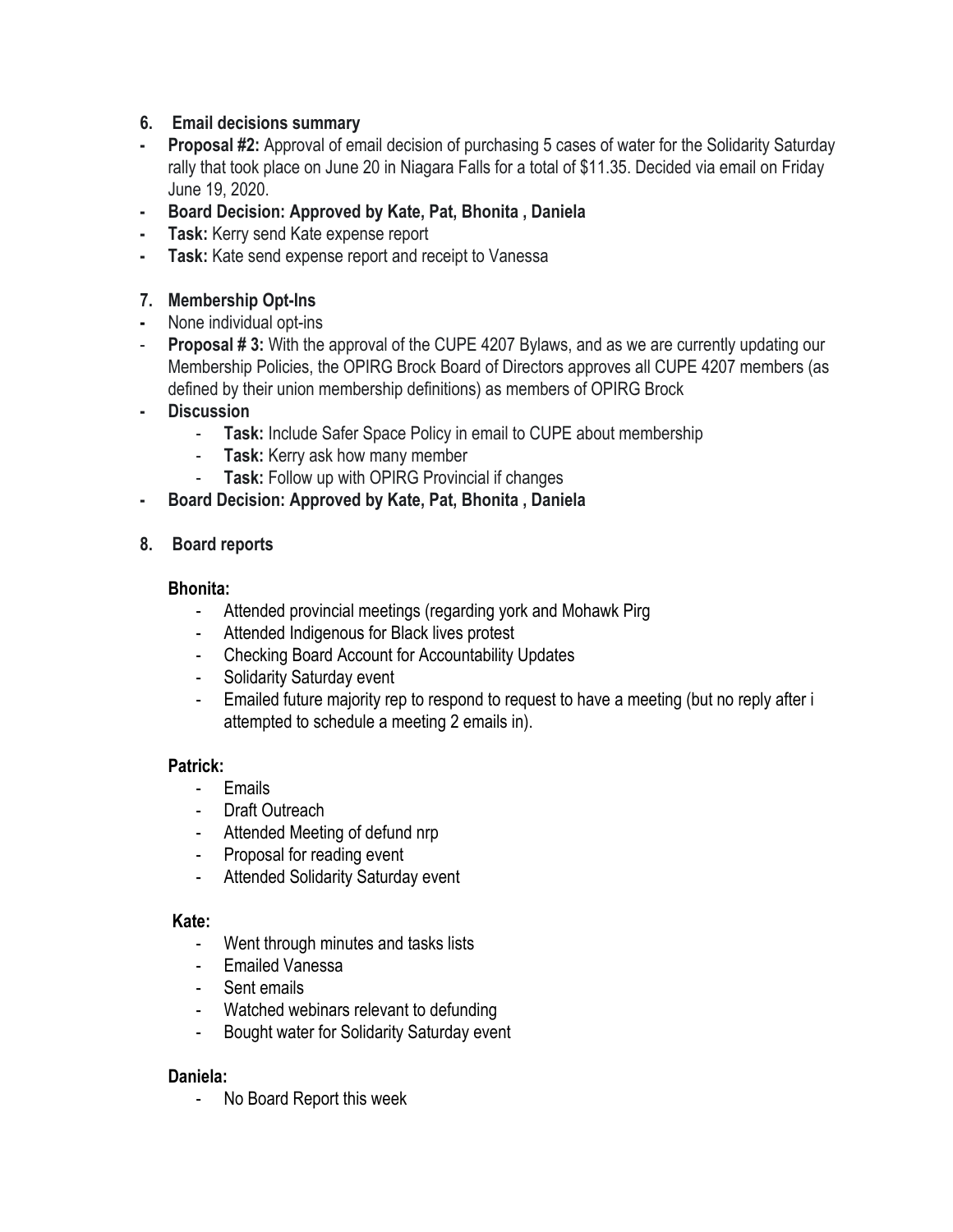#### **9. Volunteer reports**

#### **Kerry**

- Wrote the Defund the NRP & Build Community Alternatives Proposal for the Board and coalition members
- Attended the Solidarity Saturday rally on June 20
- Updating the website with webinars and online events
- Posting on social media
- Created support content for the campaign to St. Catharines City Council to remove the Watson Monument and will be continuing to support with this work
- Wrote the new membership policies
- Working on the constitutional review process
- Attended a brief Provincial Board Meeting
- Connecting with Nathan at 4207 about processes for integrating their membership

#### - **10. Committee Updates, Feedback, Goals, & Proposals**

- **- Finance:**
	- Update from CUPE 4207
		- Have a \$700 cheque for us
	- Bank Account Total: \$18,839
	- Have a \$2,200 cheque to deposit
	- Potential Fundraiser Online
	- Might be better to leave it to Fall
	- Go through financial updates & Fundraising/ Deposit Report
		- None today
	- Updates on signing authorities
		- Bhonita emailed Vanessa back?
		- Need to double check with Vanessa that she doesn't already has Vanessa
		- Kate did email ID because she
		- May 8 email to Bhonita's gmail
		- Task: Bhonita email with Vanessa
	- Grants Action Plan Update
		- We didn't get the Freedonia grant
		- LGBTQ2 Grant with OUTniagara was submitted, haven't heard back yet

-

#### **- Communications**

Social media report back: 7 followers on IG until 800, we are seeing increased sharing on our FB (likes & shares), and we need to put more focus on tweeting regularly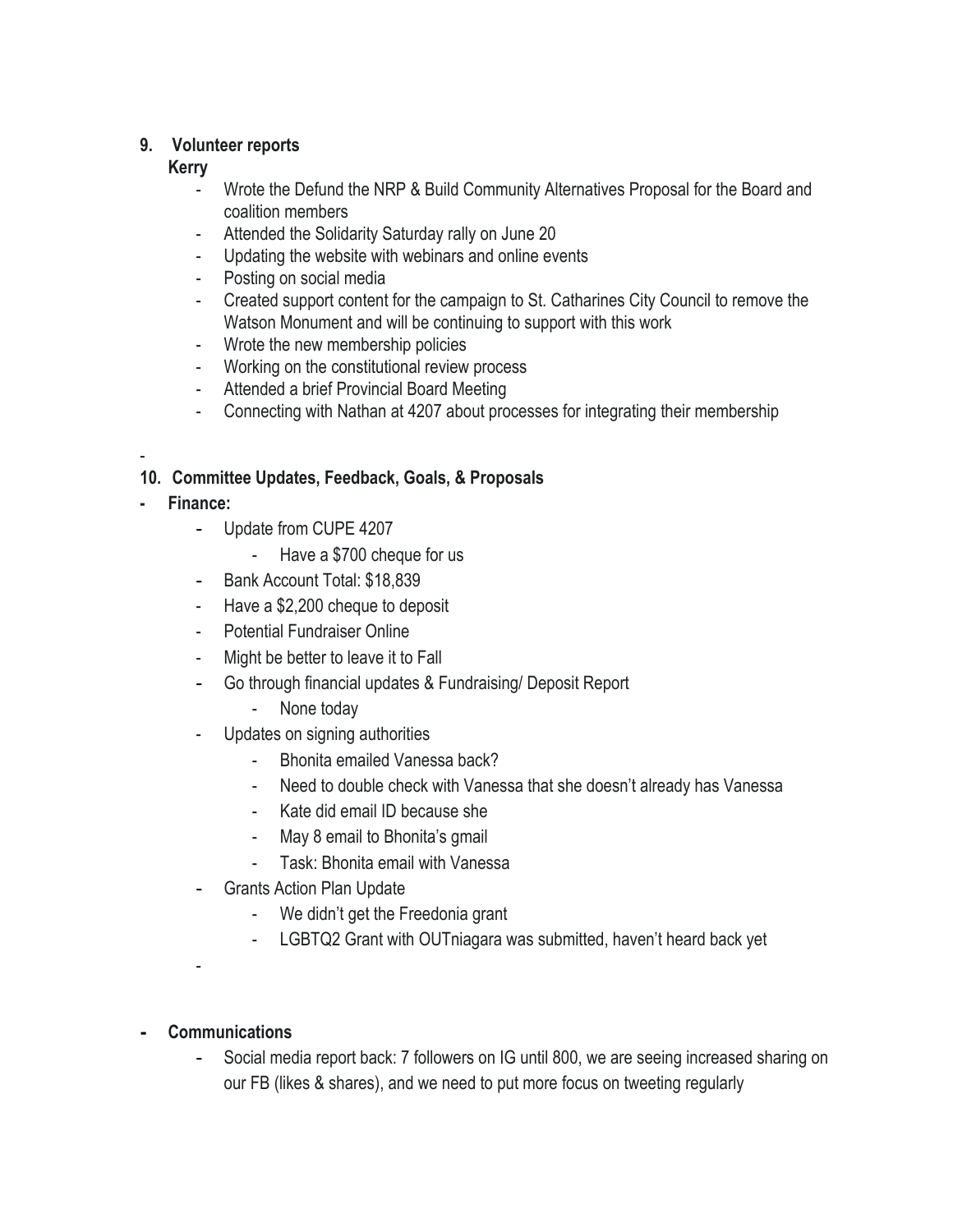- OPIRG Brock website
- Can we divide up posting/ sharing on our social media (IG story, FB, Twitter)?
	- Pat sharing things coming up
	- Kate going on the IG a few days a week
	- Board going to post more often
	- Login information for all the accounts is in the shared drive
	- Task: All board members posting more regularly on preferred social media site
	- Task: Kerry make sure everyone is an admin on OPIRG Brock FB Page
	- Task: If you have articles or content you want to tweet, send to Kerry or just login and do it
- **- Accountability**
	- What are the timelines for getting the past staff to sign the documents and getting them their cheques?
	- Communication and updates need to be discussed in camera
	- **\*\*In camera part (No Kerry)**
- **- Proposal: Have accountability committee meeting**
- **- Board Decision:** Approved
- **- Task:** Pat will set up doodle poll
- **Task:** Kerry Fix the minutes for November 13, 2019 & February 25, 2020
- Potential meeting time on a Wednesday at 5:30pm
- **11. Items brought forward:**
- None
- -
- **12. New Items:**
- **Proposal #4:** Endorse the Fight for \$15 & Fairness Niagara Endorsement Letter
	- [Proposal from Fight for \\$15 & Fairness Niagara](https://docs.google.com/document/d/1YGSk-sMesyZ5j5H6QShvLEsERbCfWJC7sCtg6Y49zWU/edit#heading=h.gjdgxs)
	- [Fight for \\$15 & Fairness Niagara Endorsement Letter](https://docs.google.com/document/d/1sNBxGDPky3Xxes927Kn0ybB_fCz2zbKMVhKcSkuy8-w/edit?ts=5ef0b18a)
	- **- Discussion**
	- In public promo material, it needs to note that "President Fearon is considering this proposal"
	- **- Board Decision: Approved**
		- Follow up tasks we need to:
			- Task: Kerry send the letter we approve to Fight for \$15 & Fairness
			- Task: send the letter to President Fearon
			- Task: Transfer it into a postable graphic Kate (must include "President Fearon is considering this proposal")
			- Task: Kerry draft an email for membership and community groups to support the campaign and endorse it
- **Proposal #5: Mohawk PIRG Proposal** 
	- **Proposal :** Mohammad Akbar who previously worked for OPIRG Brock and is working to get Mohawk PIRG affiliated is currently asking various PIRGs to help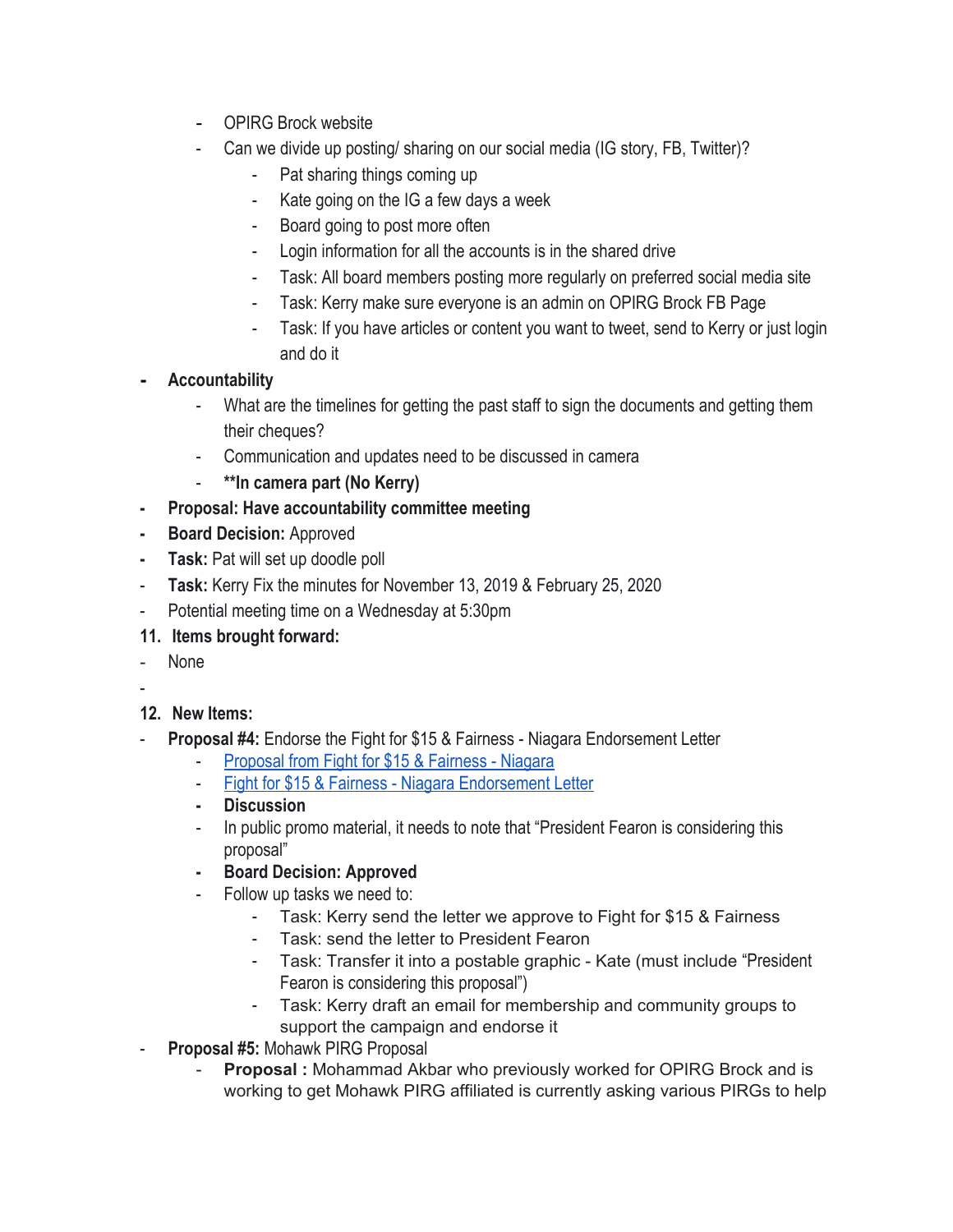facilitate a short term 3 month contract at very low hours (even 5 hours a month would be enough to make this work), but I know each PIRG has its own financial, political and working realities that may work. If one can facilitate this, that would be a big deal for the PIRGs as we've never had representation either provincially or nationally at the CUPE level and I believe this will allow the very large 300,000 strong CUPE Ontario to support us more directly in our efforts both in terms of solidarity donations and in terms of amplifying our voices.

- **- Discussion:**
- OPIRG Brock can't approve this proposal because the union will not approve an addition
- We don't have the financial or administrative capacity to take this on
- There is a discussion at Provincial that will approve Mohawk PIRG and they can take
- **- Board Decision: Not approved (3), one stand aside**
- Task: Kerry respond to Mohammad
- **Proposal #6: Future Majority Proposal (Bhonita)** 
	- Task: Bhonita send one last email to follow up
- **Proposals #7** AGM Dates & processes
	- **Proposal 7.1: OPIRG Brock host the 2020 AGM no later than September 30, 2020 in an** online format.
	- The reason is so we have enough time to communicate with new CUPE 4207 membership and build up membership/ volunteer base, as well as people interested in running for the Board.
	- This timeline also allows for us to set up a good transition timeline.
	- The online format will account for COVID-19, and the fact that we cannot have meetings in person at Brock
	- Essential follow up: July Board meeting, we need a list of options for our Chief Returning Officer position and a proposal for their honorarium, so we can approve who it is at the August Board Meeting.
	- **- Discussion:**
	- Everyone generally agrees with timeline
	- We need to hire our CRO by August, so we need a list of names for a potential CRO, a person who puts strong emphasis on admin organization, some social media, and some tech savyness.
	- It has been common practice to ensure that this position goes to a BIPOC person
	- Task: By the July Board meeting, everyone bring some options
	- For the July Board meeting, there will need to be a proposal for the CRO honorarium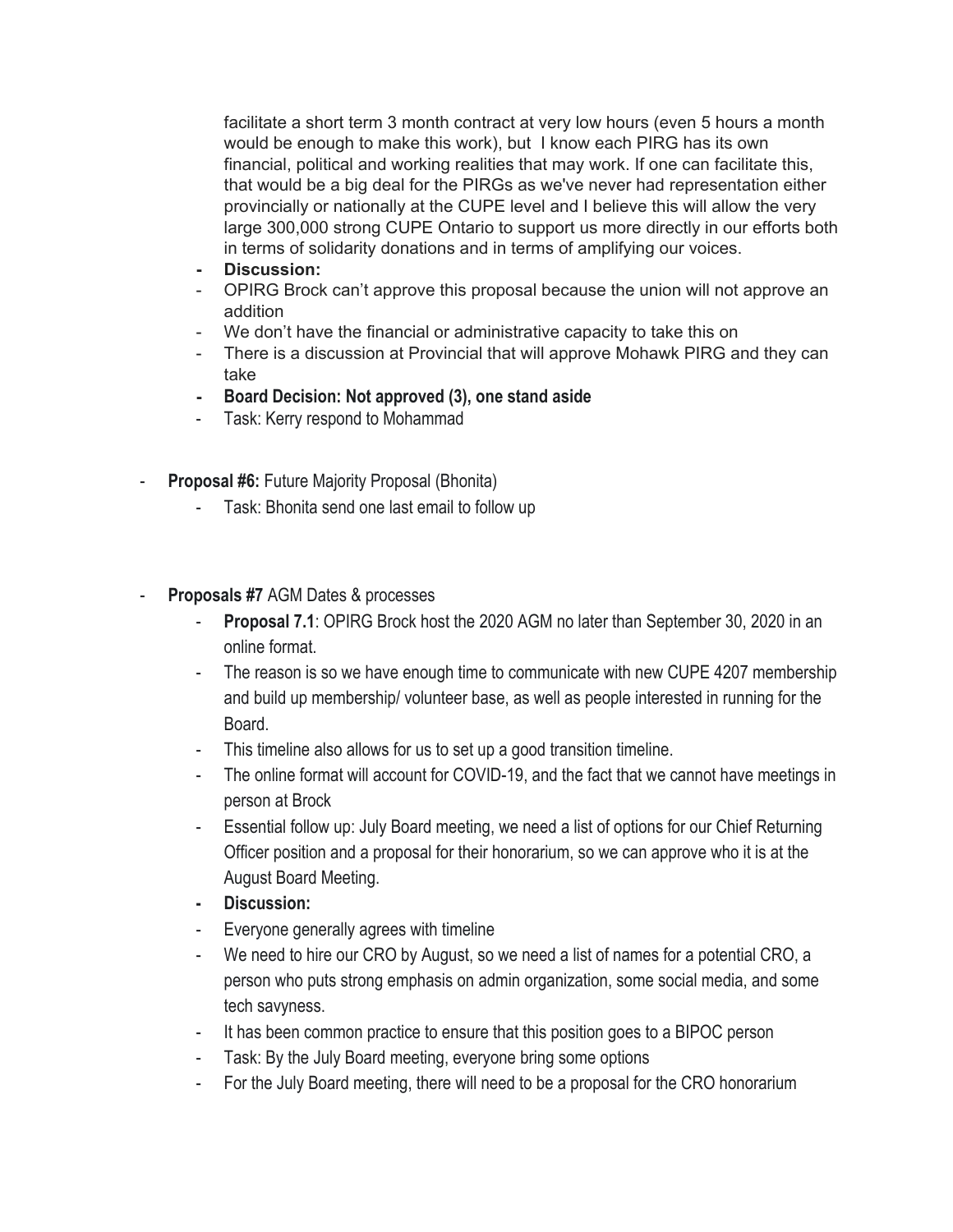- **Board Decision: Approved**
- **- Task:** Kerry send everyone job description/ manual for CRO
- **- Proposal 7.2.** Pending feedback from Vanessa on if it has any negative financial impacts, OPIRG Brock permanently moves our Annual General Meeting from April each year to September.
- The reason for this is it allows for more engagement because we aren't competing with exams.
- It will also allow for people to be members for longer (because memberships now start in January) and learn what OPIRG Brock is before running in the elections
- **Task needed:** Kate checking in with Vanessa that moving the AGM to September doesn't have a detrimental impact
- **Discussion:**
- Good timeline for students
- **Board Decision: Approved**
- **-**

**-**

- **Proposal #8:** CUPE 4207 MOU
	- **- Proposal**: Send the [Draft CUPE 4207-OPIRG MOU](https://docs.google.com/document/d/1MwQZmKkeQN9U6XF1SAx4mDoBOIOFhLuI9B47YlhExpE/edit) to CUPE 4207 for review. With their input, make any necessary edits and develop necessary protocols such as cheque schedule, member communications processes, annual presentation schedule, etc.
	- **- Discussion/ Needed Edits**
	- **- List of questions for CUPE 4207**
	- **Board Decision:** Make an email decision by Monday,
	- **- Task:** Kerry send MOU via email to the Board for feedback
- **Update:** Constitution & Board Policies Rewrite Plan
	- **- Feedback Needed:** Go through [OPIRG Brock Constitution & Policy Rewrite Plan](https://docs.google.com/document/d/1D5w3fugi_SIR3TbvV-hyIlk0IWcX2Lt4AgzB_Nkwhbo/edit#)
	- **Discussion/ Feedback:**
	- Come via email
- Proposal #9: Members Policies
	- **Proposal:** Go through the **9 Draft Members Policies** (& their respective sub-policies) for approval:
		- 1. Duration of Memberships
		- 2. Ineligibility for memberships
		- 3. Types of memberships
		- 4. Annual Membership Fees
		- 5. Member Rights
		- 6. Member Privileges
		- 7. Member Responsibilities
		- 8. Removal of an OPIRG Brock Membership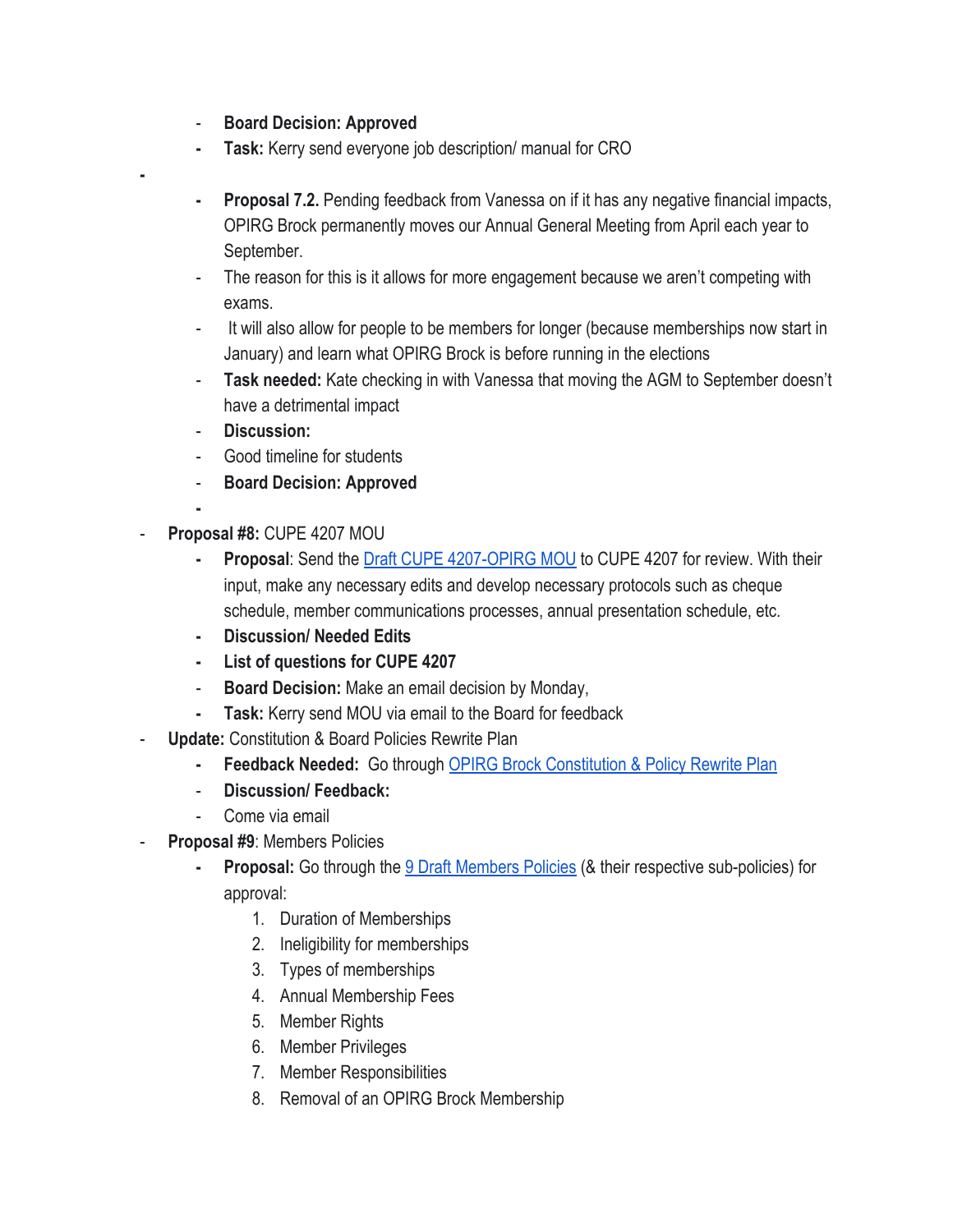- 9. Opting Out of an OPIRG Brock Membership
- **- Discussion/ Edits Needed**
- These policies got prioritized because we need them to integrate the 4207 membership
- **Board Decision:** Board read through and give feedback by July 2nd
- **Proposal #10: [New Coalition Proposal](https://docs.google.com/document/d/1zS5M2JzWJdwPzxyIqkJXzAjrc7gL2EU_KXu55Mz7Juw/edit#heading=h.kq8476d8kf9r) (Defund NRP & Build Alternatives)** 
	- **- Proposal:** Accept the new structure of the Defund NRP & Build Alternatives Coalition
	- **Discussion:**

-

- Need to approve open endedly
- **Board Decision: Approved**
- Update from Patty on FENFC: "We did discuss it and they are open to having a presentation and possibly have a Board member participate in some early discussions. Formal participation will need to be affirmed by community. … You can send a letter to the Board of Directors at FENFC."
- **Tasks/ Next Steps Needed:** Outreach goals
- Look at [Outreach](https://docs.google.com/document/d/1QT_bFRsWHhmwHqc5SUPyrMwRD0W0TV1eKkgrop5OJpQ/edit) Email Pat drafted
- **Task:** Pat set up doodle for NRP sub committee
- **- Task:** Can start reaching out to groups using Pat's base template and attach the proposal as a PDF (or whichever format you want)
- **- Proposal #11:** Reading event proposal from Pat
	- **- Proposal:** Proposal: Reading Series on Police, Abolition, and [Alternatives](https://docs.google.com/document/d/1Q2v4285EPCjskp4lCKcZOIJfe2uEVzme6tibr-cGbqs/edit)
	- **- Discussion:**
	- Easier to promote by cohosting OPIRG Brock and NARG
	- Idea first readings from Spring list & Christian Williams articles
	- Start as soon as possible (mid July)
	- **- Task**: Kerry follow up with OUTniagara about paid zoom account
	- **- Board Decision/ Task:** Pat will take feedback and send proposal over email
	- -
- **- Update:** Kerry working on contracts
	- MaryBeth Raddon has offered Kerry an 80 hour contract to create an actionable recommendations report on how to improve the Niagara Social Justice Forum
	- There is the option for Kerry to get hired as an individual (freelance) or as the OPIRG Brock staff (the cheque would go to OPIRG Brock), starting September 1, 2020
	- There is the potential for Kerry to get a BrockU login, if hired as an individual
	- Is there any reason that it would be better to hire Kerry through OPIRG Brock
	- Kerry has also been asked to potentially facilitate a consensus training for YWCA. They have been asked if they have a preference between hiring Kerry as an individual or OPIRG **Brock**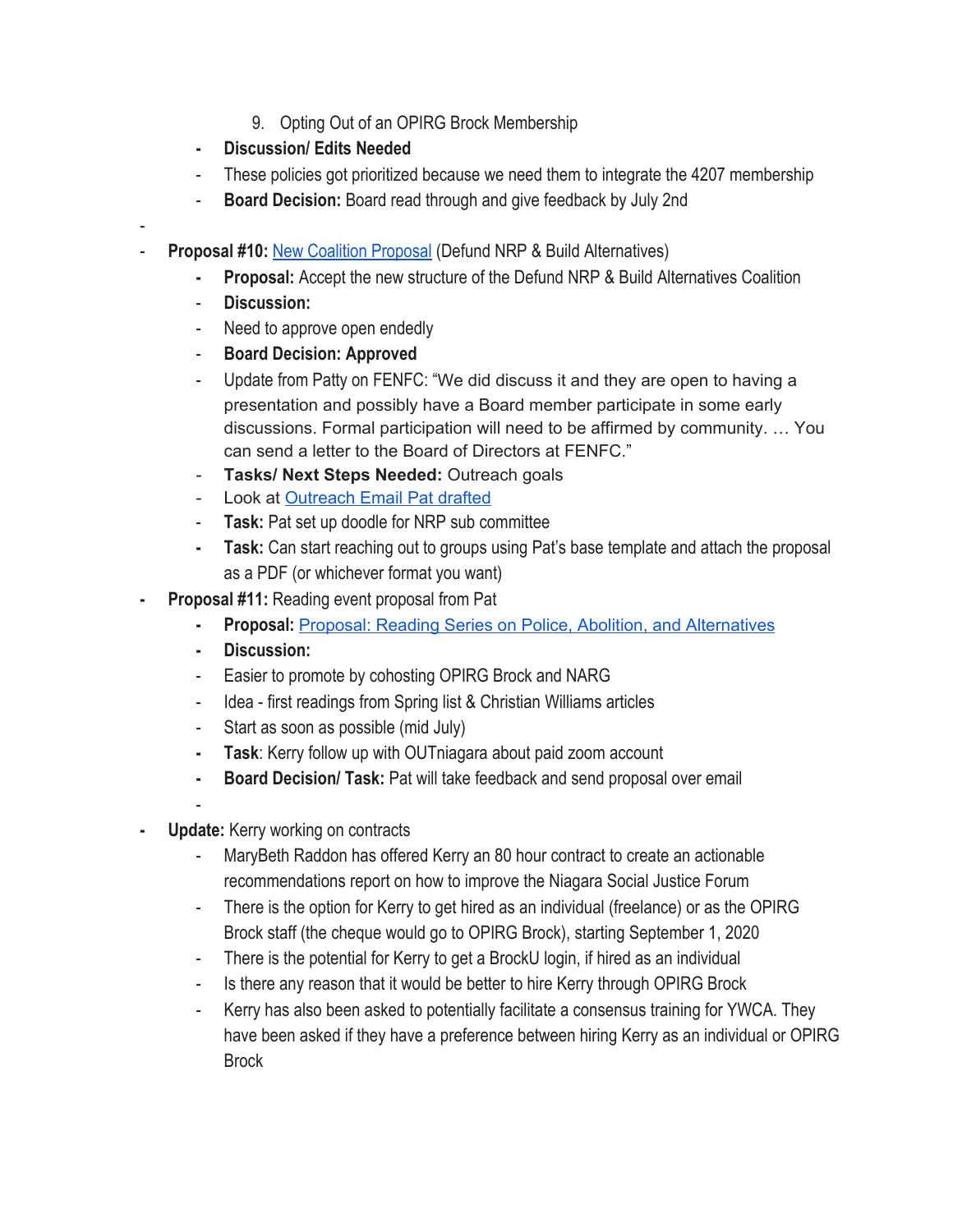- **13. Next Meetings:**
- **- 1. July 7, 2020 at 5:30pm, NRP Sub-committee**
- **- 2. July 21, 2020 at 5:30pm, Public Board Meeting**
	- a. Future Majority
	- b. **Updates:** Other Programming Updates
		- i. Niagara Skills Network (NSN)
		- ii. Free Store
		- iii. The Coming Out Monologues
		- iv. Community Connect Discount Card
- **14. In-camera agenda points:**

#### **DECISION SUMMARY**

-

- **Proposal #1:** Approval of the [May 5, 2020 Public Meeting Minutes](https://docs.google.com/document/d/1G_Y0xowdwNtzohP8Zt6iK0c6oO4c2MPyl7jNuSVxzOA/edit)
- **Board decision: Approved by Kate, Pat, Bhonita, Daniela**
- **- Proposal #2:** Approval of email decision of purchasing 5 cases of water for the Solidarity Saturday rally that took place on June 20 in Niagara Falls for a total of \$11.35. Decided via email on Friday June 19, 2020.
- **- Board Decision: Approved by Kate, Pat, Bhonita , Daniela**
- **Proposal # 3:** With the approval of the CUPE 4207 Bylaws, and as we are currently updating our Membership Policies, the OPIRG Brock Board of Directors approves all CUPE 4207 members (as defined by their union membership definitions) as members of OPIRG Brock
- **- Board Decision: Approved by Kate, Pat, Bhonita , Daniela**
- **- Meeting Proposal: Have accountability committee meeting**
- **- Board Decision:** Approved
- **Proposal #4:** Endorse the Fight for \$15 & Fairness Niagara Endorsement Letter
- **Board Decision: Approved**
- Proposal #5: Mohawk PIRG Proposal
- **Board Decision:** Three (3) not approved, one (1) stand aside
- **Proposal 7.1**: OPIRG Brock host the 2020 AGM no later than September 30, 2020 in an online format.
- **Board Decision: Approved**
- **- Proposal 7.2.** Pending feedback from Vanessa on if it has any negative financial impacts, OPIRG Brock permanently moves our Annual General Meeting from April each year to September.
- **- Board Decision: Approved**
- **Proposal #8:** CUPE 4207 MOU
- **Board Decision:** Make an email decision by Monday, June 29
- **Proposal #9: Members Policies**
- **Board Decision:** Board read through and give feedback by July 2nd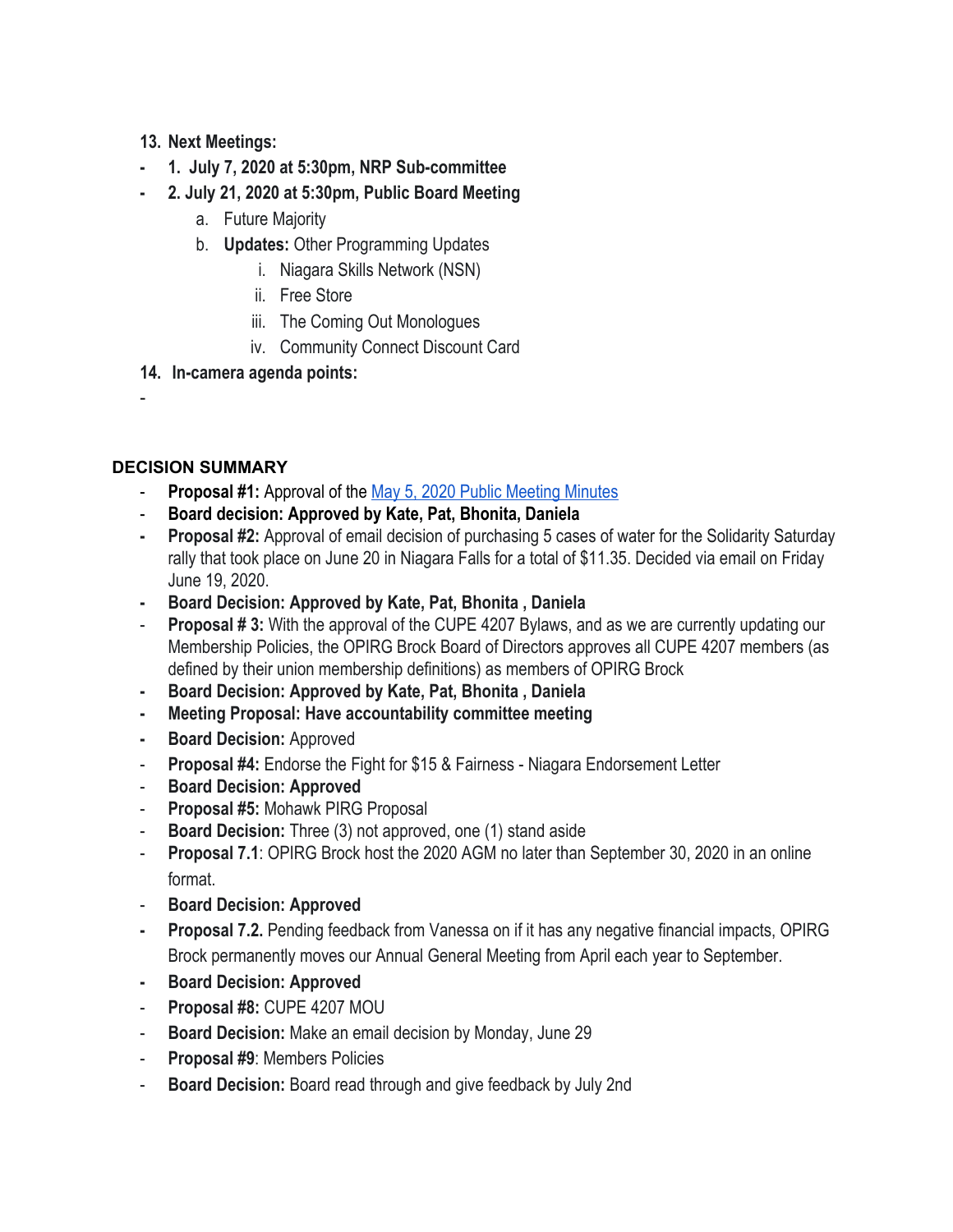- **Proposal #10: [New Coalition Proposal](https://docs.google.com/document/d/1zS5M2JzWJdwPzxyIqkJXzAjrc7gL2EU_KXu55Mz7Juw/edit#heading=h.kq8476d8kf9r) (Defund NRP & Build Alternatives)**
- **Board Decision: Approved**
- **- Proposal #11:** Reading event proposal from Pat
- **- Board Decision:** Pat will take feedback and proposal over email

#### **TASK SUMMARY**

- **- Task:** Kerry send Kate expense report
- **- Task:** Kate send expense report and receipt to Vanessa
- **Task:** Include Safer Space Policy in email to CUPE about membership
- **Task:** Kerry ask how many member
- **Task:** Follow up with OPIRG Provincial if changes
- **Task:** All board members posting more regularly on preferred social media site
- **Task:** Kerry make sure everyone is an admin on OPIRG Brock FB Page
- **Task:** If you have articles or content you want to tweet, send to Kerry or just login and do it
- **- Task:** Pat will set up doodle poll for accountability committee meeting
- **Task:** Kerry Fix the minutes for November 13, 2019 & February 25, 2020
- **Task:** Kerry send the letter we approve to Fight for \$15 & Fairness
- **Task:** send the letter to President Fearon
- **Task:** Transfer it into a postable graphic Kate (must include "President Fearon is considering this proposal")
- **Task:** Kerry draft an email for membership and community groups to support the campaign and endorse it
- **Task:** Kerry respond to Mohammad about Mohawk proposal
- **- Task:** Kerry send everyone job description/ manual for CRO
- **Task:** By the July Board meeting, everyone bring some options for CRO to next meeting
- **Task needed:** Kate checking in with Vanessa that moving the AGM to September doesn't have a detrimental impact
- **Task:** Kerry send MOU via email to the Board for feedback
- **Task:** Pat set up doodle for NRP sub committee
- **- Task:** Everyone can start reaching out to groups using Pat's base template and attach the proposal as a PDF (or whichever format you want)
- **- Task**: Kerry follow up with OUTniagara about paid zoom account
- **- Task:** Pat will take feedback and send proposal over email